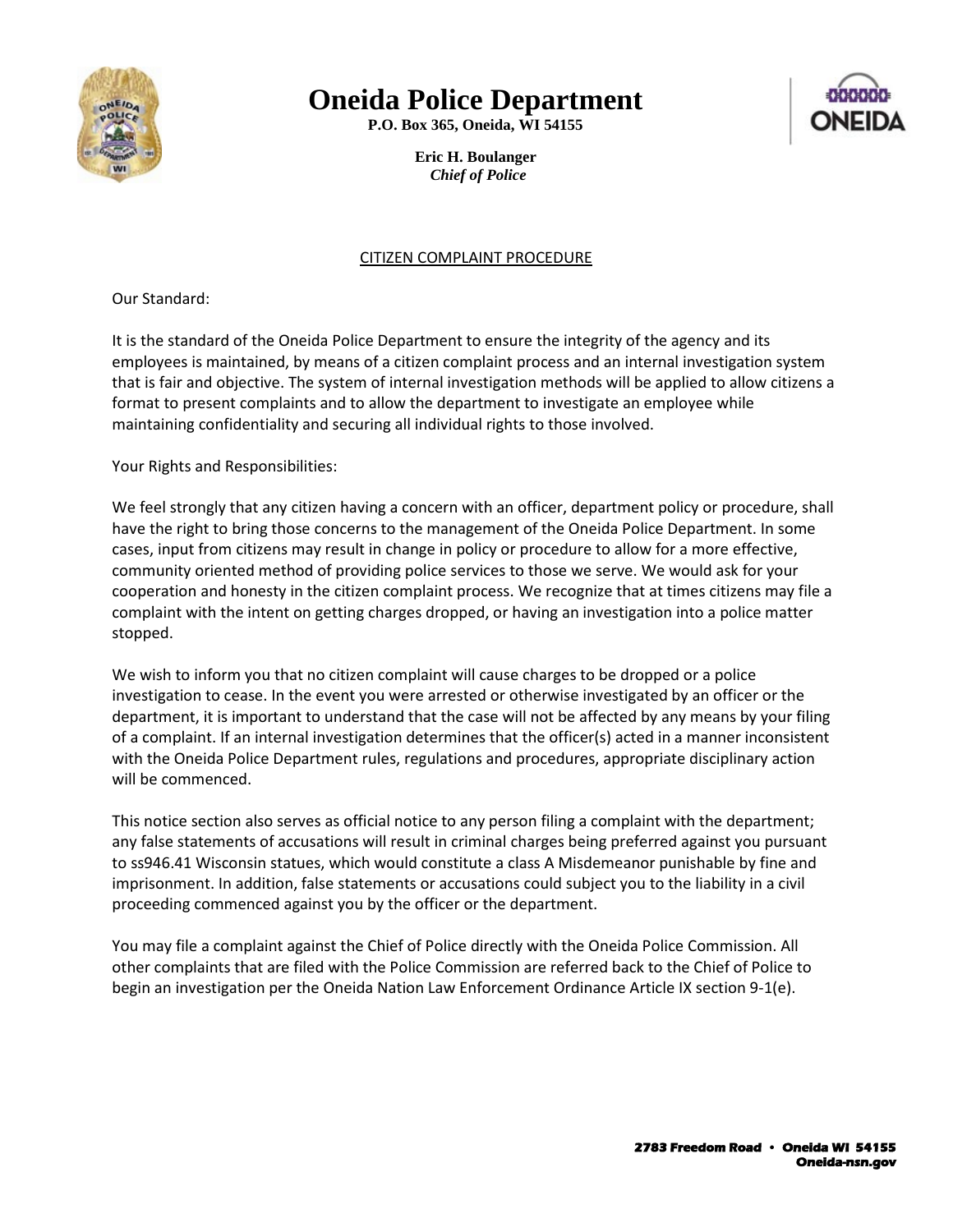### **FAQ:**

Will the officer know that I made a complaint?

At the time the officer is interviewed regarding this incident, he or she will be provided with a statement of the allegations made. It is important for you to realize that in a complaint involving allegations of serious misconduct and/or criminal activity, the officer will not be interviewed or have access to your name or statement until most of the investigation has been completed.

Will the officer take adverse action toward me?

While very unlikely, if this occurs, we ask that you immediately contact the Assistant Chief of Police or Chief of Police so that immediate action can be taken. In some cases the officer will be directed to have no contact with you. The department will conduct a thorough investigation into the matter(s) brought to our attention by means of your complaint. In most cases the investigation will be completed within 30 days.

#### **Notification:**

You will receive a written notification of the investigation findings. IF you are not satisfied for any reason of the results of the investigation, please contact the office of the Chief of Police. In the event the allegation consists of serious criminal misconduct or activity, the investigation may take longer than 30 days. In either case, you will be notified of the outcome of the investigation. Disciplinary action is generally taken when the complaint is sustained, and constitutes a violation of the Oneida Police Department's rules, specifics of the discipline as this would be a confidential matter.

What do the findings of the investigation mean?

| Unfounded:      | Investigation indicates that the allegations are false.                                                                                            |
|-----------------|----------------------------------------------------------------------------------------------------------------------------------------------------|
| Not Sustained:  | Insufficient evidence to either prove or disprove the allegations.                                                                                 |
| Sustained:      | The allegations are supported by sufficient evidence to conclude that they are true.                                                               |
| Exonerated:     | Investigation indicates that the incident occurred, but was justified, lawful, and<br>proper under the circumstances.                              |
| Police Failure: | The investigation reveals that the allegations are true, however, the employee was<br>acting in accordance with established department procedures. |



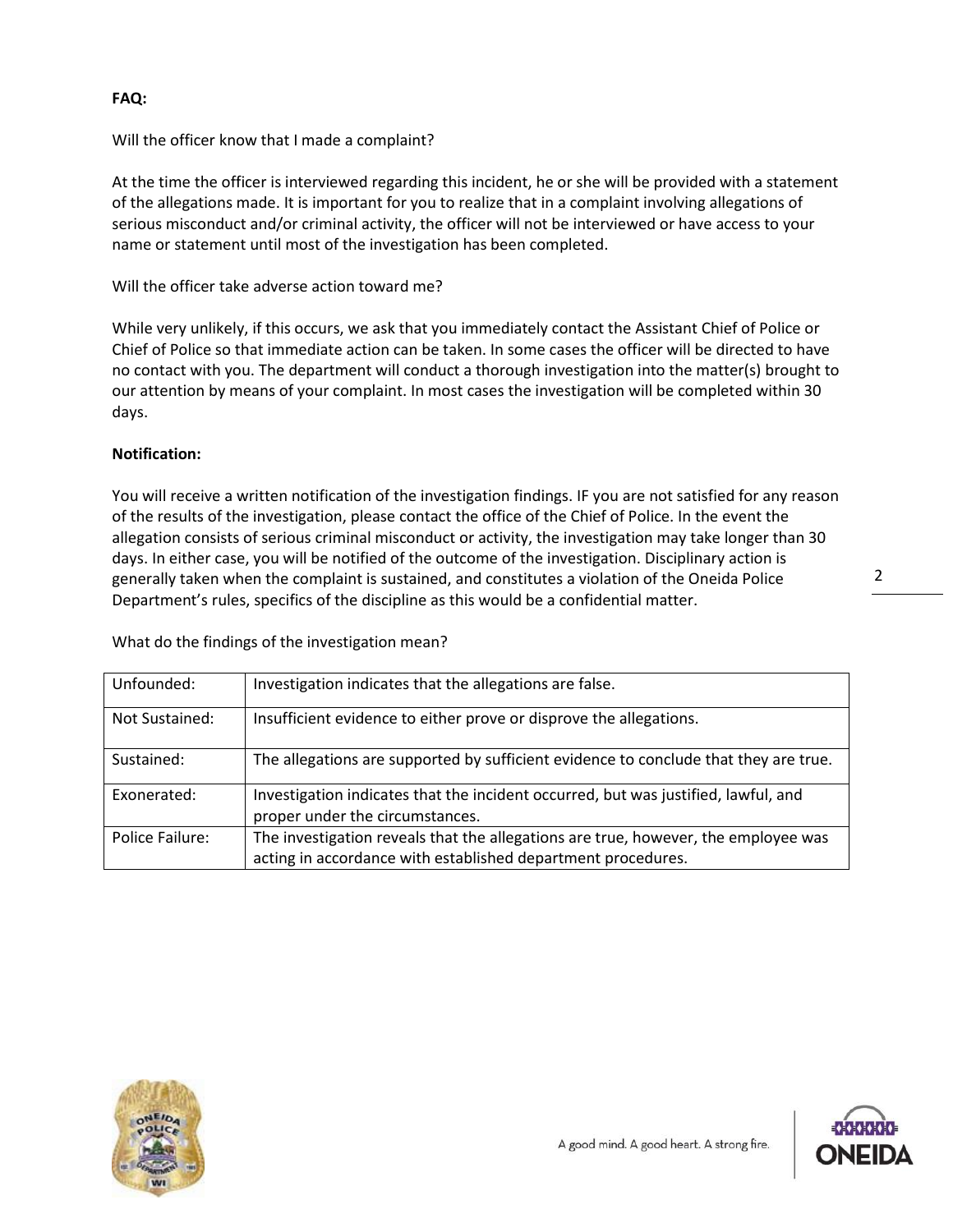Who should I contact if I have any concerns or questions?

If there are any additional concerns, questions, or if you wish to inquire about the status of the investigation, do not hesitate to contact the officer receiving your complaint listed below;

I certify that the information provided is true and accurate to the best of my knowledge. I acknowledge that any false statements will subject me to criminal charges and possible civil ramifications.

\_\_\_\_\_\_\_\_\_\_\_\_\_\_\_\_\_\_\_\_\_\_\_\_\_\_\_\_\_\_\_\_\_\_\_ \_\_\_\_\_\_\_\_\_\_\_\_\_\_\_\_\_\_\_\_\_\_\_\_\_\_\_\_\_\_\_\_\_\_\_

\_\_\_\_\_\_\_\_\_\_\_\_\_\_\_\_\_\_\_\_\_\_\_\_\_\_\_\_\_\_\_\_\_\_\_ \_\_\_\_\_\_\_\_\_\_\_\_\_\_\_\_\_\_\_\_\_\_\_\_\_\_\_\_\_\_\_\_\_\_\_

Complainant Witness

Internal Officer Taking Complaint Badge #



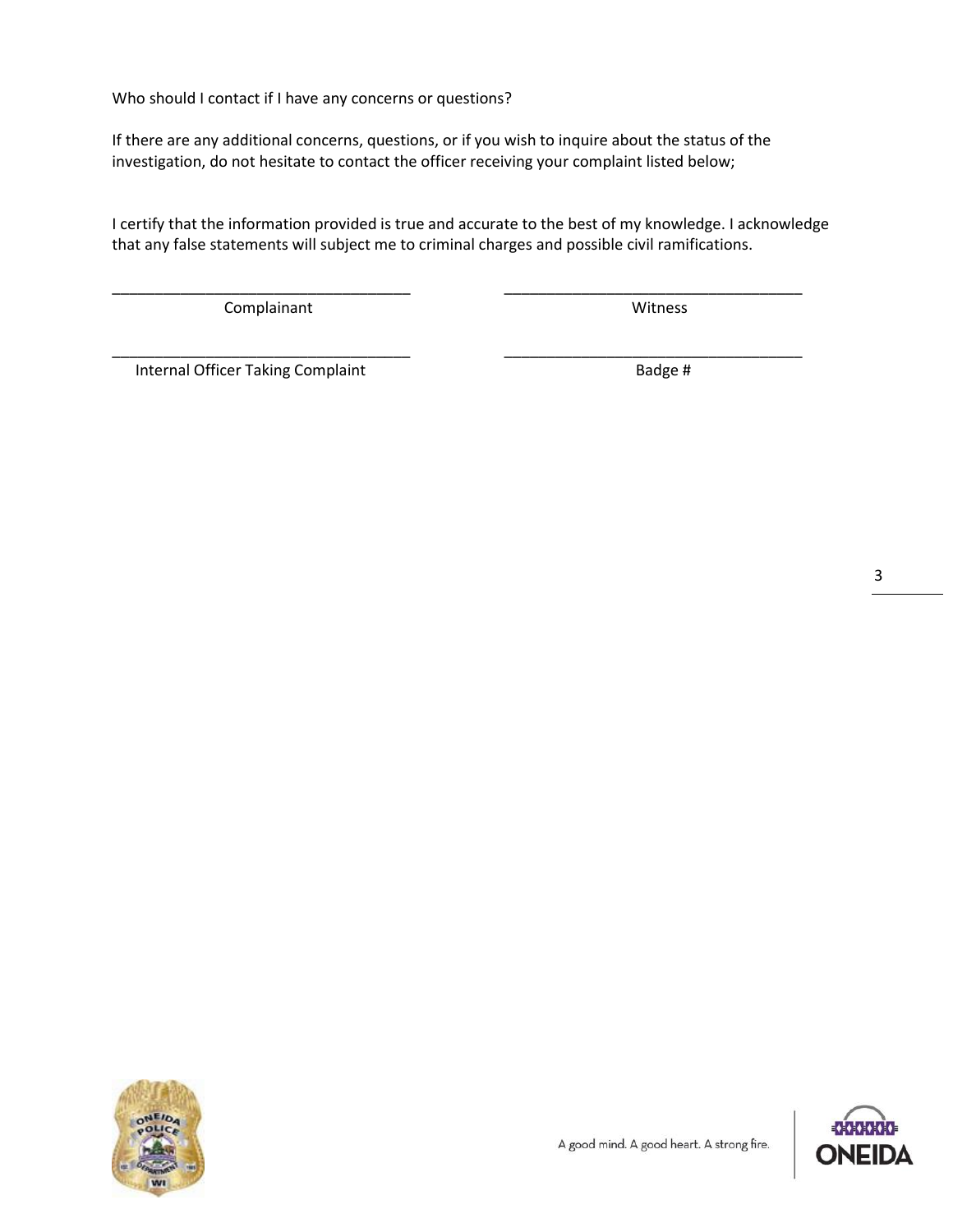## **ONEIDA POLICE DEPARTMENT Citizen Complaint Form**

| Date of |                                                                                                                                                       |
|---------|-------------------------------------------------------------------------------------------------------------------------------------------------------|
|         |                                                                                                                                                       |
|         |                                                                                                                                                       |
|         |                                                                                                                                                       |
|         |                                                                                                                                                       |
|         |                                                                                                                                                       |
|         |                                                                                                                                                       |
|         | ,我们也不能在这里的时候,我们也不能在这里的时候,我们也不能在这里的时候,我们也不能会不能会不能会不能会不能会不能会不能会不能会。<br>第2012章 我们的时候,我们的时候,我们的时候,我们的时候,我们的时候,我们的时候,我们的时候,我们的时候,我们的时候,我们的时候,我们的时候,我们的时候,我 |
|         |                                                                                                                                                       |
|         |                                                                                                                                                       |
|         | ,我们也不能在这里的,我们也不能在这里的,我们也不能在这里的,我们也不能不能不能不能不能不能不能不能不能不能。""我们,我们也不能不能不能不能不能不能不能不能不                                                                      |
|         |                                                                                                                                                       |
|         |                                                                                                                                                       |
|         |                                                                                                                                                       |
|         |                                                                                                                                                       |
|         |                                                                                                                                                       |
|         |                                                                                                                                                       |
|         |                                                                                                                                                       |
|         |                                                                                                                                                       |

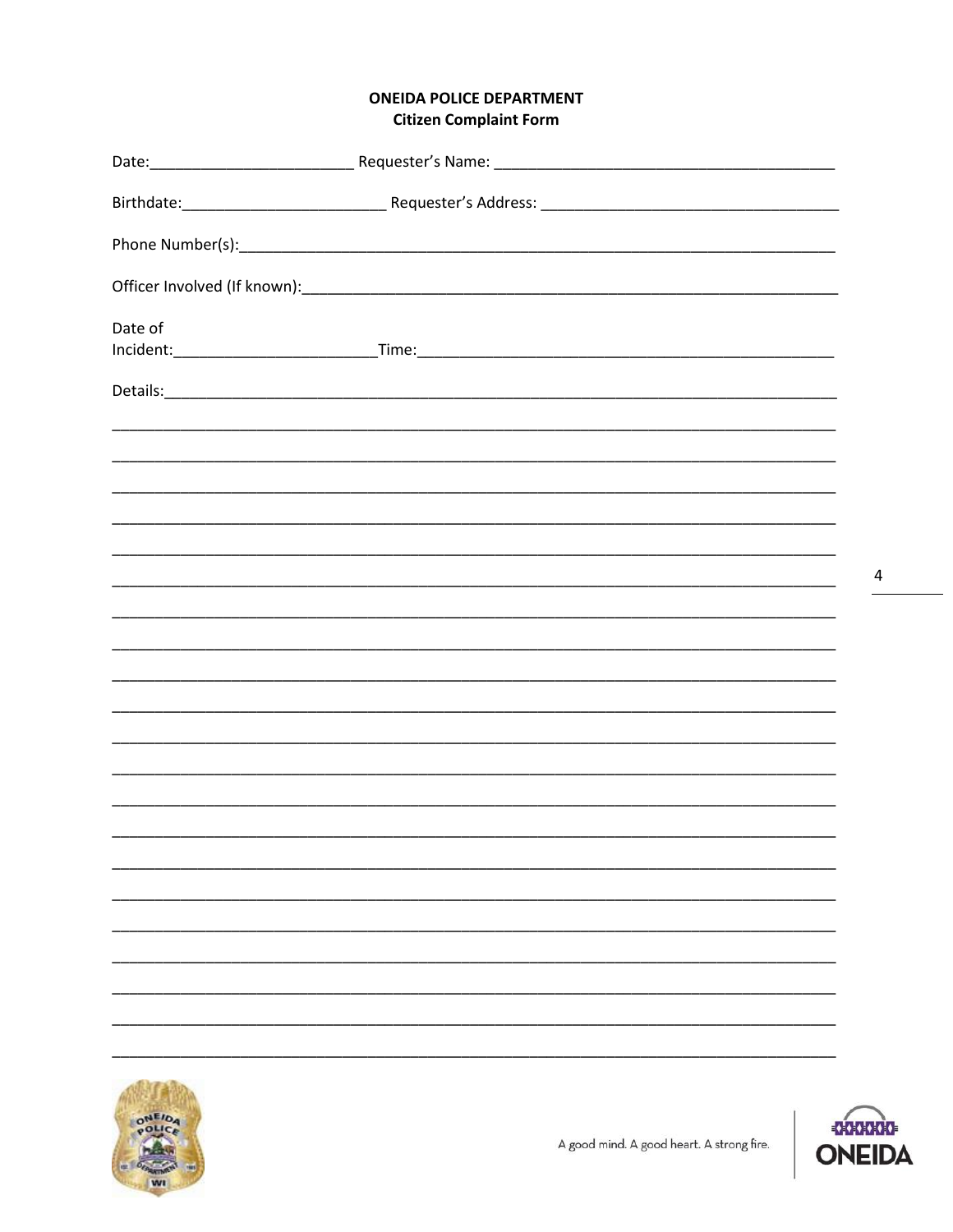

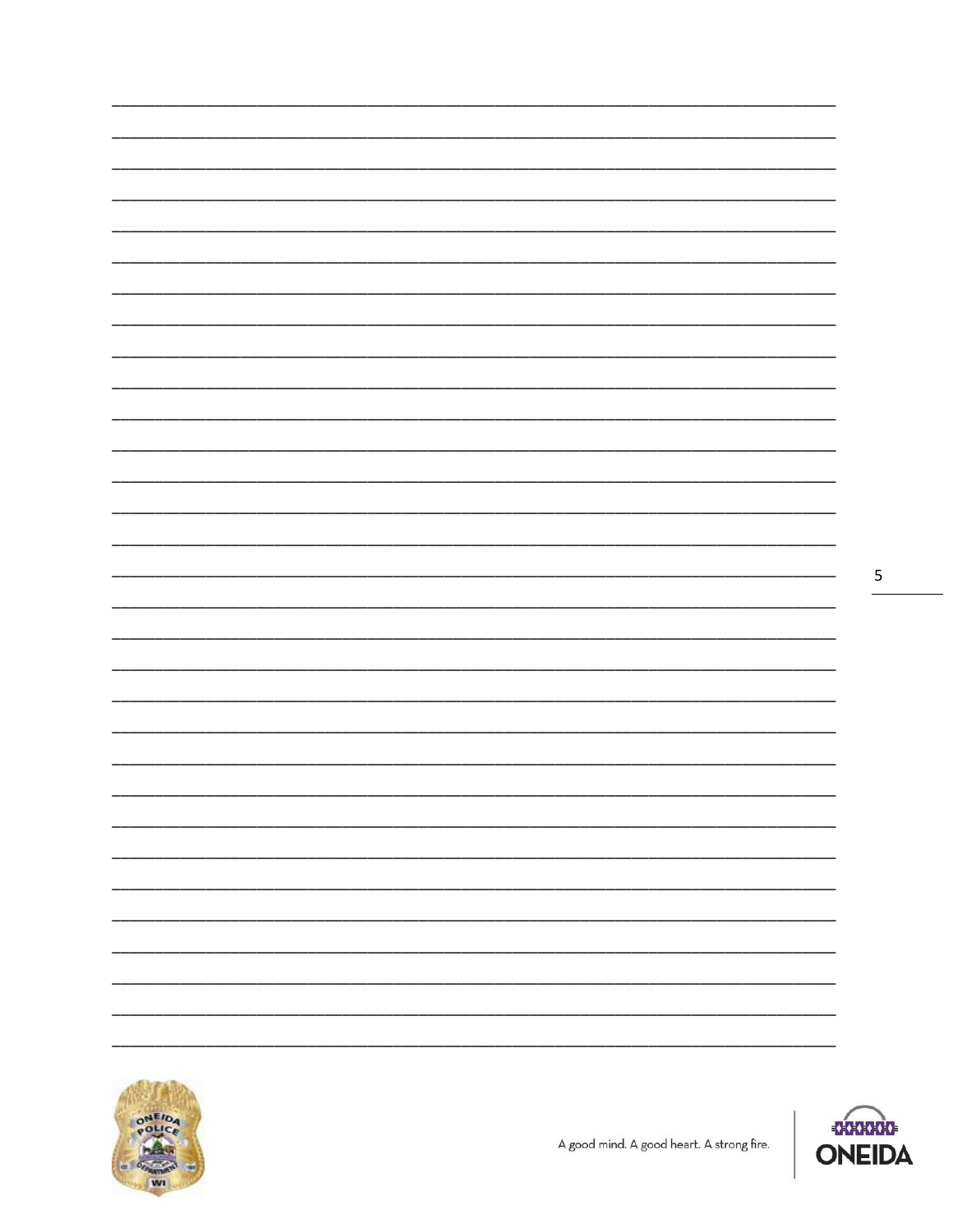I certify that the information provided is true and accurate to the best of my knowledge. I acknowledge that any false statements will subject me to criminal charges and possible civil ramifications.

 $\overline{\phantom{0}}$ 

Complainant

Witness

A good mind. A good heart. A strong fire.



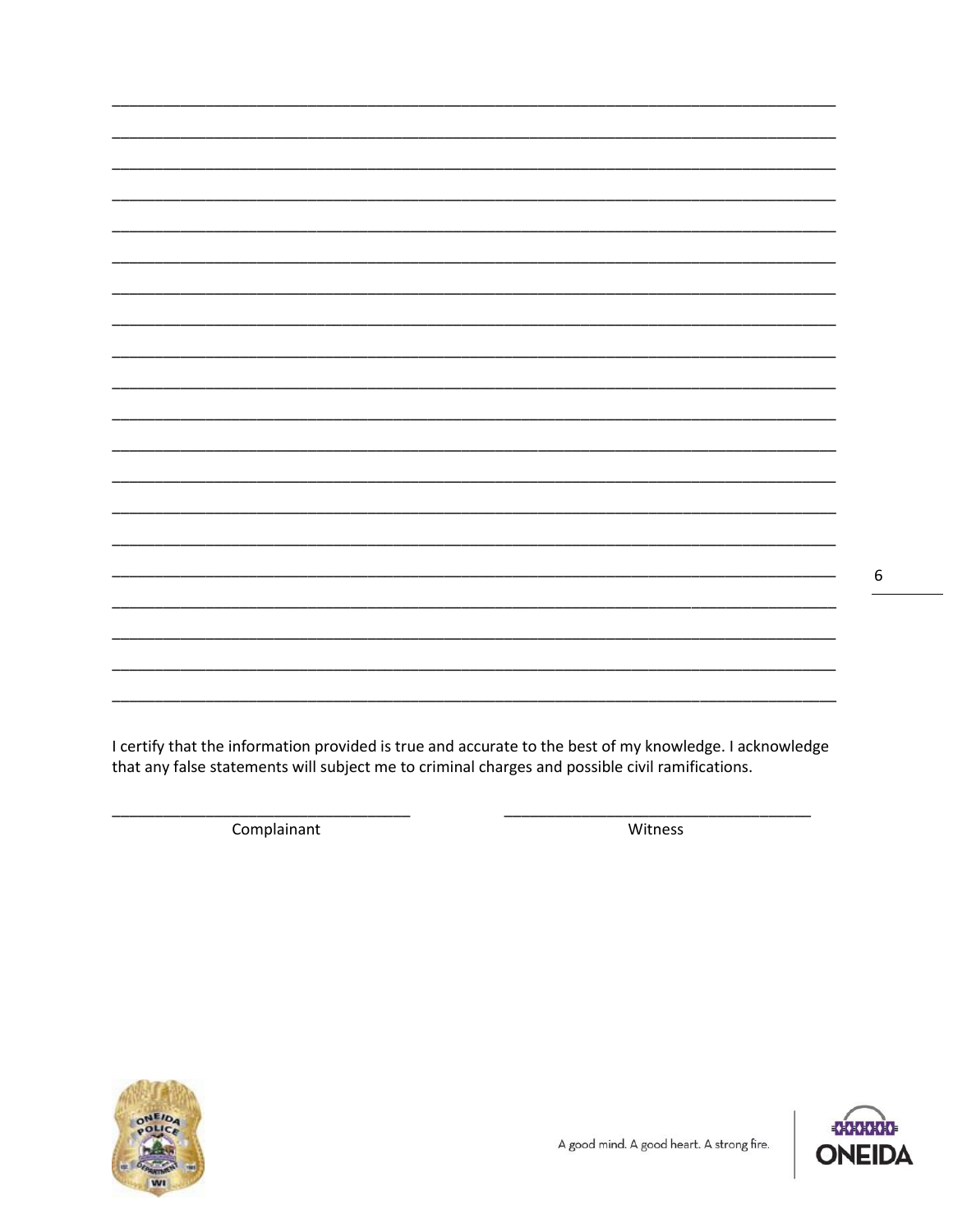



I certify that the information provided is true and accurate to the best of my knowledge. I acknowledge that any false statements will subject me to criminal charges and possible civil ramifications.

Complainant

Witness